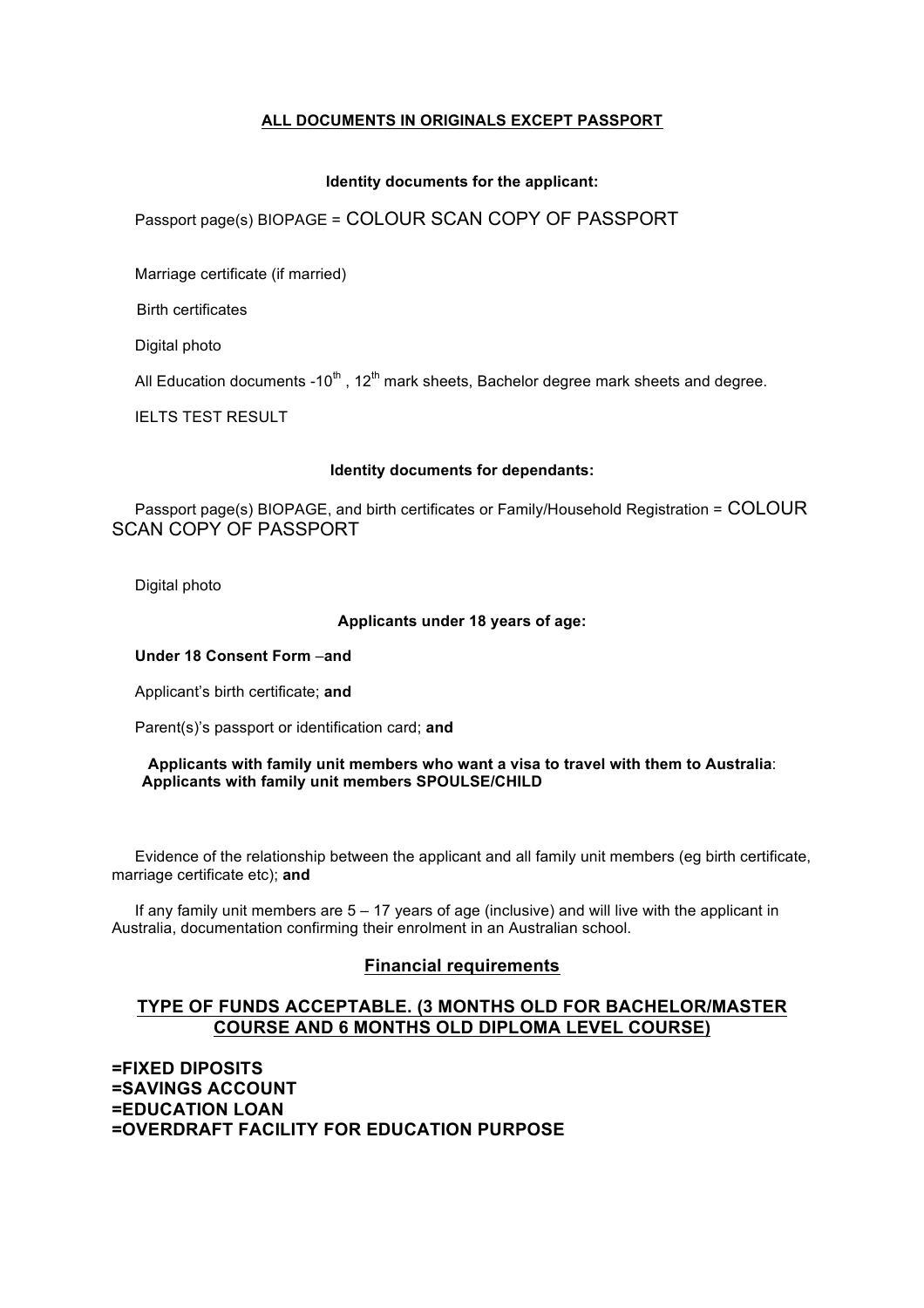- Deposits held in Monthly Income Scheme accounts
- Public Provident funds
- Employee Provident funds / General Provident funds

 **Official declaration –AFFIDAVIT** from the applicant's parents / sponsor stating the nature of their relationship to them. They should confirm they will support the applicant financially during their studies in Australia. The applicant must also include full contact details of their parents / sponsor (including residential address and postal address, if different, and telephone numbers);

 Evidence of sponsor's occupation and annual income – letter from the sponsor's employer confirming employment, and including full contact details (address and telephone numbers), and sponsor's personal bank statements and tax returns for the last 3 years;

Loan disbursement letter;

 In the case of company sponsorship, balance sheet and bond signed with the company;

 Evidence of income sourced from agriculture such as evidence of ownership and valuation of land, income statement from the regional authority (eg Patwari or Mandel office) and receipt of sales, and J forms;

 Evidence of rental income such as evidence of ownership of property and lease deeds;

 Evidence of retirement income such as letter from the company at the time of retirement stating amount of pension, and recent bank statement showing credit of pension to account.

# BELOW DETAILS ARE TO BE EMAILED TO OUR OFFICE

## **DETAILS FOR PERSON PROVIDING FUNDS/SPONSOR**

NAME.

RELATION SHIP;

PHONE NO. WORK: Superior that the matter of the HOME/MOB

**OCCUPATION** 

**ANNUAL INCOME** 

PERIOD OF FMPLOYMENT